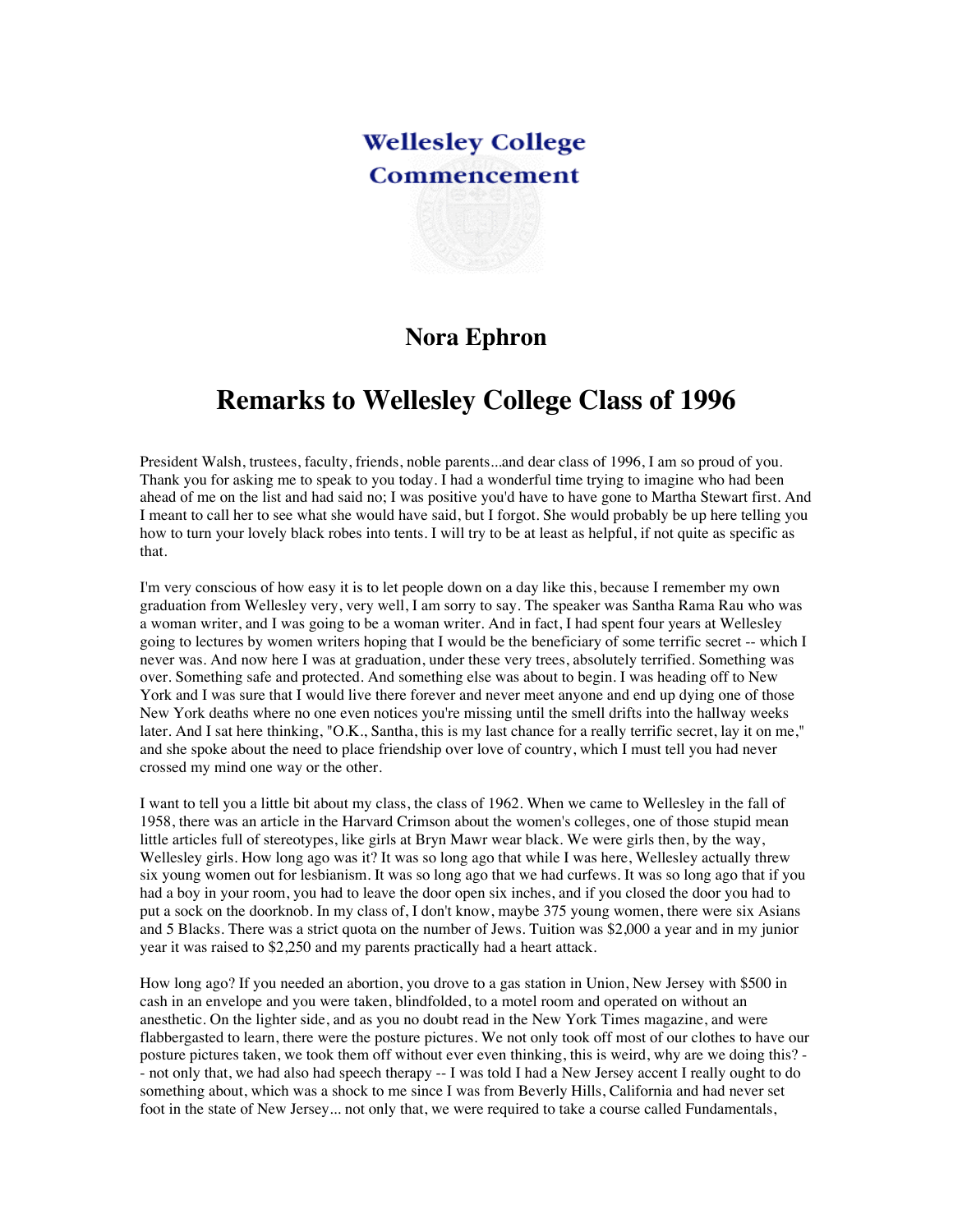Fundies, where we actually were taught how to get in and out of the back seat of the car. Some of us were named things like Winkie. We all parted our hair in the middle. How long ago was it? It was so long ago that among the things that I honestly cannot conceive of life without, that had not yet been invented: panty hose, lattes, Advil, pasta (there was no pasta then, there was only spaghetti and macaroni) -- I sit here writing this speech on a computer next to a touch tone phone with an answering machine and a Rolodex, there are several CD's on my desk, a bottle of Snapple, there are felt-tip pens and an electric pencil sharpener... well, you get the point, it was a long time ago.

Anyway, as I was saying, the Crimson had this snippy article which said that Wellesley was a school for tunicata -- tunicata apparently being small fish who spend the first part of their lives frantically swimming around the ocean floor exploring their environment, and the second part of their lives just lying there breeding. It was mean and snippy, but it had the horrible ring of truth, it was one of those do-not-ask-forwhom-the-bell-tolls things, and it burned itself into our brains. Years later, at my 25th reunion, one of my classmates mentioned it, and everyone remembered what tunacata were, word for word.

My class went to college in the era when you got a masters degrees in teaching because it was "something to fall back on" in the worst case scenario, the worst case scenario being that no one married you and you actually had to go to work. As this same classmate said at our reunion, "Our education was a dress rehearsal for a life we never led." Isn't that the saddest line? We weren't meant to have futures, we were meant to marry them. We weren't' meant to have politics, or careers that mattered, or opinions, or lives; we were meant to marry them. If you wanted to be an architect, you married an architect. Non Ministrare sed Ministrari -- you know the old joke, not to be ministers but to be ministers' wives.

I've written about my years at Wellesley, and I don't want to repeat myself any more than is necessary. But I do want to retell one anecdote from the piece I did about my 10th Wellesley reunion. I'll tell it a little differently for those of you who read it. Which was that, during my junior year, when I was engaged for a very short period of time, I thought I might transfer to Barnard my senior year. I went to see my class dean and she said to me, "Let me give you some advice. You've worked so hard at Wellesley, when you marry, take a year off. Devote yourself to your husband and your marriage." Of course it was stunning piece of advice to give me because I'd always intended to work after college. My mother was a career women, and all of us, her four daughters, grew up understanding that the question, "What do you want to be when you grow up?" was as valid for girls as for boys. Take a year off being a wife. I always wondered what I was supposed to do in that year. Iron? I repeated the story for years, as proof that Wellesley wanted its graduates to be merely housewives. But I turned out to be wrong, because years later I met another Wellesley graduate who had been as hell-bent on domesticity as I had been on a career. And she had gone to the same dean with the same problem, and the dean had said to her, "Don't have children right away. Take a year to work." And so I saw that what Wellesley wanted was for us to avoid the extremes. To be instead, that thing in the middle. A lady. We were to take the fabulous education we had received here and use it to preside at dinner table or at a committee meeting, and when two people disagreed we would be intelligent enough to step in and point out the remarkable similarities between their two opposing positions. We were to spend our lives making nice.

Many of my classmates did exactly what they were supposed to when they graduated from Wellesley, and some of them, by the way, lived happily ever after. But many of them didn't. All sorts of things happened that no one expected. They needed money so they had to work. They got divorced so they had to work. They were bored witless so they had to work. The women's movement came along and made harsh value judgments about their lives -- judgments that caught them by surprise, because they were doing what they were supposed to be doing, weren't they? The rules had changed, they were caught in some kind of strange time warp. They had never intended to be the heroines of their own lives, they'd intended to be -- what? -- First Ladies, I guess, first ladies in the lives of big men. They ended up feeling like victims. They ended up, and this is really sad, thinking that their years in college were the best years of their lives.

Why am I telling you this? It was a long time ago, right? Things have changed, haven't they? Yes, they have. But I mention it because I want to remind you of the undertow, of the specific gravity. American society has a remarkable ability to resist change, or to take whatever change has taken place and attempt to make it go away. Things are different for you than they were for us. Just the fact that you chose to come to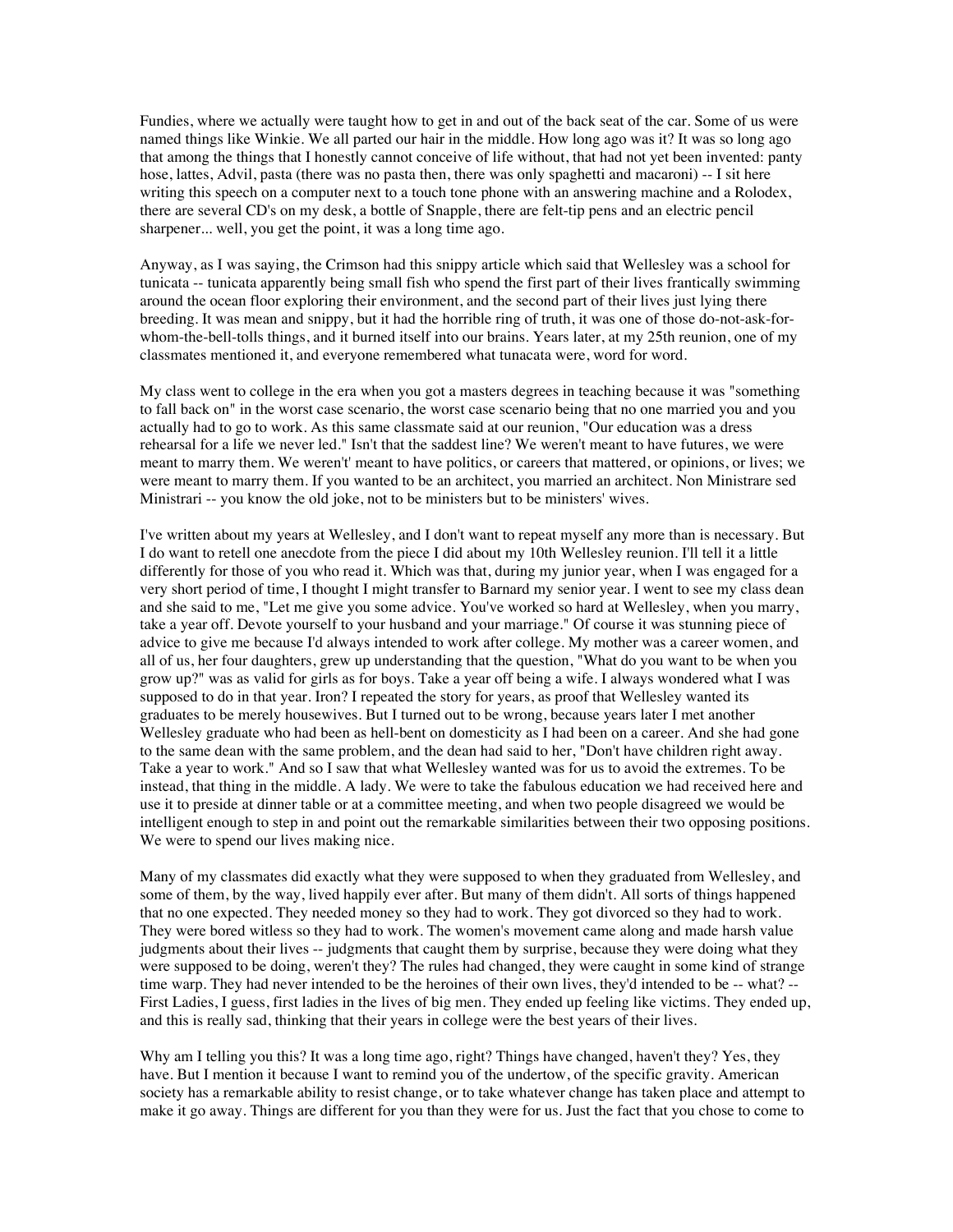a single-sex college makes you smarter than we were -- we came because it's what you did in those days - and the college you are graduating from is a very different place. All sorts of things caused Wellesley to change, but it did change, and today it's a place that understands its obligations to women in today's world. The women's movement has made a huge difference, too, particularly for young women like you. There are women doctors and women lawyers. There are anchorwomen, although most of them are blonde. But at the same time, the pay differential between men and women has barely changed. In my business, the movie business, there are many more women directors, but it's just as hard to make a movie about women as it ever was, and look at the parts the Oscar-nominated actresses played this year: hooker, hooker, hooker, hooker, and nun. It's 1996, and you are graduating from Wellesley in the Year of the Wonderbra. The Wonderbra is not a step forward for women. Nothing that hurts that much is a step forward for women. What I'm saying is, don't delude yourself that the powerful cultural values that wrecked the lives of so many of my classmates have vanished from the earth. Don't let the New York Times article about the brilliant success of Wellesley graduates in the business world fool you -- there's still a glass ceiling. Don't let the number of women in the work force trick you -- there are still lots of magazines devoted almost exclusively to making perfect casseroles and turning various things into tents.

Don't underestimate how much antagonism there is toward women and how many people wish we could turn the clock back. One of the things people always say to you if you get upset is, don't take it personally, but listen hard to what's going on and, please, I beg you, take it personally. Understand: every attack on Hillary Clinton for not knowing her place is an attack on you. Underneath almost all those attacks are the words: get back, get back to where you once belonged. When Elizabeth Dole pretends that she isn't serious about her career, that is an attack on you. The acquittal of O.J. Simpson is an attack on you. Any move to limit abortion rights is an attack on you -- whether or not you believe in abortion. The fact that Clarence Thomas is sitting on the Supreme Court today is an attack on you.

Above all, be the heroine of your life, not the victim. Because you don't have the alibi my class had -- this is one of the great achievements and mixed blessings you inherit: unlike us, you can't say nobody told you there were other options. Your education is a dress rehearsal for a life that is yours to lead. Twenty-five years from now, you won't have as easy a time making excuses as my class did. You won't be able to blame the deans, or the culture, or anyone else: you will have no one to blame but yourselves. Whoa.

So what are you going to do? This is the season when a clutch of successful women -- who have it all - give speeches to women like you and say, to be perfectly honest, you can't have it all. Maybe young women don't wonder whether they can have it all any longer, but in case of you are wondering, of course you can have it all. What are you going to do? Everything, is my guess. It will be a little messy, but embrace the mess. It will be complicated, but rejoice in the complications. It will not be anything like what you think it will be like, but surprises are good for you. And don't be frightened: you can always change your mind. I know: I've had four careers and three husbands. And this is something else I want to tell you, one of the hundreds of things I didn't know when I was sitting here so many years ago: you are not going to be you, fixed and immutable you, forever. We have a game we play when we're waiting for tables in restaurants, where you have to write the five things that describe yourself on a piece of paper. When I was your age, I would have put: ambitious, Wellesley graduate, daughter, Democrat, single. Ten years later not one of those five things turned up on my list. I was: journalist, feminist, New Yorker, divorced, funny. Today not one of those five things turns up in my list: writer, director, mother, sister, happy. Whatever those five things are for you today, they won't make the list in ten years -- not that you still won't be some of those things, but they won't be the five most important things about you. Which is one of the most delicious things available to women, and more particularly to women than to men. I think. It's slightly easier for us to shift, to change our minds, to take another path. Yogi Berra, the former New York Yankee who made a specialty of saying things that were famously maladroit, quoted himself at a recent commencement speech he gave. "When you see a fork in the road," he said, "take it." Yes, it's supposed to be a joke, but as someone said in a movie I made, don't laugh this is my life, this is the life many women lead: two paths diverge in a wood, and we get to take them both. It's another of the nicest things about being women; we can do that. Did I say it was hard? Yes, but let me say it again so that none of you can ever say the words, nobody said it was so hard. But it's also incredibly interesting. You are so lucky to have that life as an option.